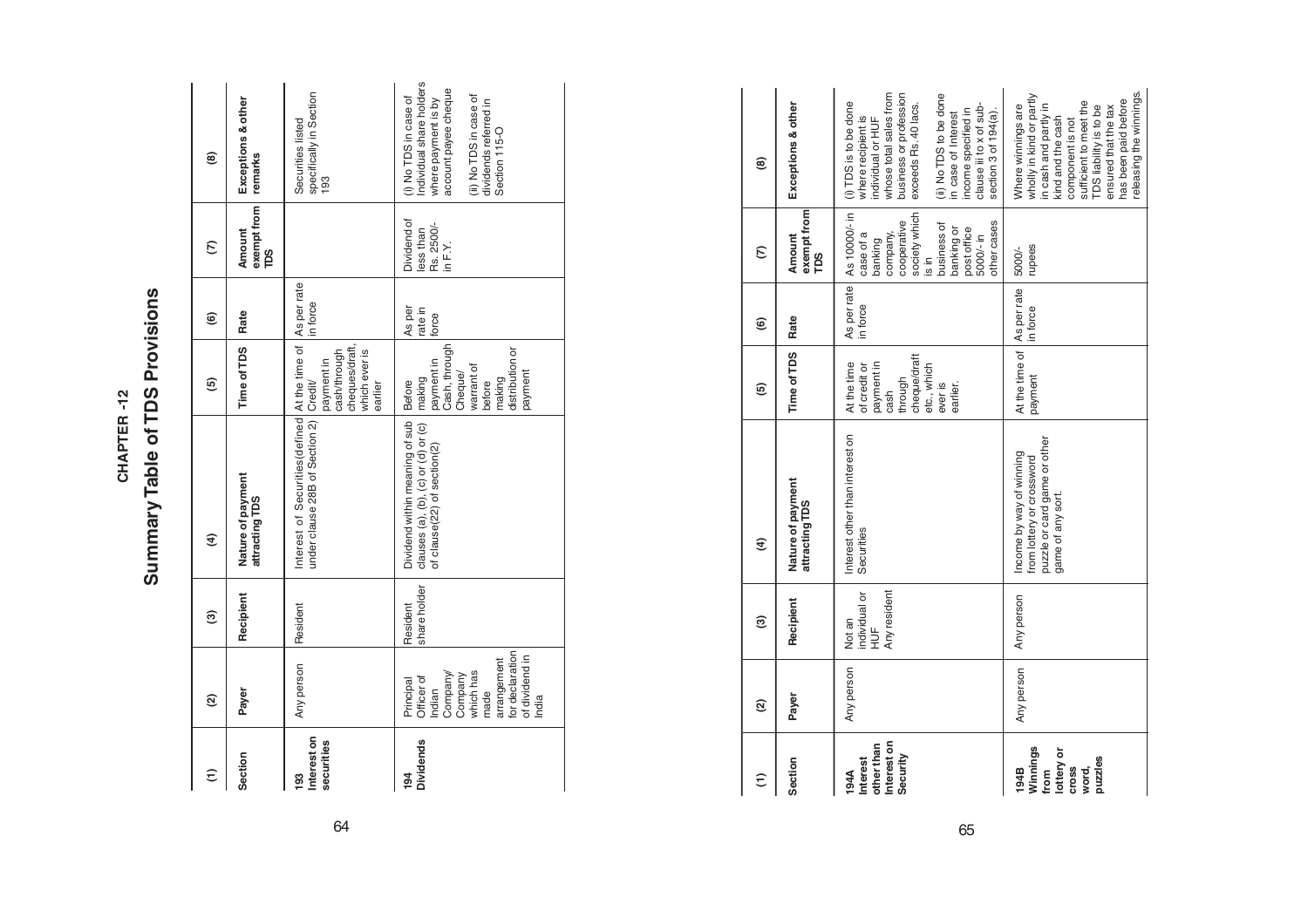|                                                                                                                                                          | payment of work for the<br>No TDS to be done by<br>HUF on a contractual<br>personal purpose of<br>the individual or the<br>an individual or an<br>$\frac{1}{2}$                                            |                                                                                                                                                              |
|----------------------------------------------------------------------------------------------------------------------------------------------------------|------------------------------------------------------------------------------------------------------------------------------------------------------------------------------------------------------------|--------------------------------------------------------------------------------------------------------------------------------------------------------------|
| rupees<br>2500/-                                                                                                                                         | 20,000/-<br>upees                                                                                                                                                                                          | rupees<br>5000/-                                                                                                                                             |
| in force                                                                                                                                                 | 1% in case<br>advertising<br>contract,<br>cases.<br>$2%$ in<br>other<br>đ                                                                                                                                  | As per the<br>rate in<br>force.                                                                                                                              |
| At the time of As per rate<br>payment                                                                                                                    | of credit or at<br>cheque/draft<br>At the time<br>payment in<br>the time of<br>etc. which<br>cash by<br>ever is<br>earlier                                                                                 | At the time of<br>ever is earlier.<br>cheque/draft<br>payment in<br>etc. which<br>cash or by<br>credit or                                                    |
| Winnings from Horse race                                                                                                                                 | carrying out any work including<br>specified in sub-clause 'A' to 'K'<br>supply of labour in pursuance<br>of a contract between the<br>Contractual payment for<br>contractor and persons<br>of $194(C)(1)$ | soliciting or procuring insurance<br>Any resident  Income by way of remuneration<br>or reward, whether by way of<br>commission or otherwise for<br>pusiness. |
| Any person                                                                                                                                               | Any resident                                                                                                                                                                                               |                                                                                                                                                              |
| arranging for<br>horse racing<br>wagering or<br>in an horse<br>the betting<br>maker or a<br>license for<br>A book<br>person<br>having<br>or for<br>race. | Any person                                                                                                                                                                                                 | Any person                                                                                                                                                   |
| from Horse<br>Winnings<br>194BB<br>race                                                                                                                  | contractors<br>contractors<br>Payment to<br>and Sub-<br>194-C                                                                                                                                              | 194-D                                                                                                                                                        |

| ම                      | I                                                                                                                                     | applicable to heirs of<br>The provision is not<br>the assessee.                                   | $\overline{\phantom{a}}$                                                                |                                                                                                           |
|------------------------|---------------------------------------------------------------------------------------------------------------------------------------|---------------------------------------------------------------------------------------------------|-----------------------------------------------------------------------------------------|-----------------------------------------------------------------------------------------------------------|
| E                      | $\mid$                                                                                                                                | rupees<br>2500/-                                                                                  | $\bigg $                                                                                | rupees<br>1000/-                                                                                          |
| $\widehat{\mathbf{e}}$ | 10%                                                                                                                                   | 20%                                                                                               | 20%                                                                                     | 10%                                                                                                       |
| ⑤                      | ever is earlier.<br>At the time of<br>cheque/draft<br>payment in<br>cash or by<br>etc. which<br>credit or                             | At the time of<br>payment                                                                         | At the time of<br>payment                                                               | At the time of<br>ever is earlier.<br>cheque/draft<br>payment in<br>cash or by<br>etc. which<br>credit or |
| E                      | Income referred to Section<br>115BBA to non-resident<br>sportsman or sports<br>association.                                           | Savings Scheme - 1987<br>Payment under National<br>80CC(A)(2) clause(a)<br>referred to in Section | Amount referred to in sub-<br>section 2 of Sec. 80CCB                                   | Income by way of commission,<br>remuneration or prize on such<br>tickets.                                 |
| ම                      | non-resident<br>who is not a<br>or institution.<br>association<br>sportsman<br>India or a<br>citizen of<br>resident<br>sports<br>Non- | Any person                                                                                        | Any person                                                                              | who has been<br>selling lottery<br>Any person<br>purchasing,<br>stocking,<br>tickets.                     |
| $\widehat{\alpha}$     | Any person                                                                                                                            | Any person                                                                                        | specified<br>payment<br>making<br>Person                                                | Any person                                                                                                |
| $\widehat{\epsilon}$   | Payment to<br>association<br>sportsman<br>or sports<br>resident,<br>$194-E$<br>non-                                                   | under NSS<br>Payment in<br>respect of<br>194-EE<br>deposit<br>etc.                                | re-purchase<br>Payment on<br>mutual fund<br>account of<br>of units by<br>or UTI<br>194F | Commission<br>etc. on sale<br>of lottery<br>tickets<br>194G                                               |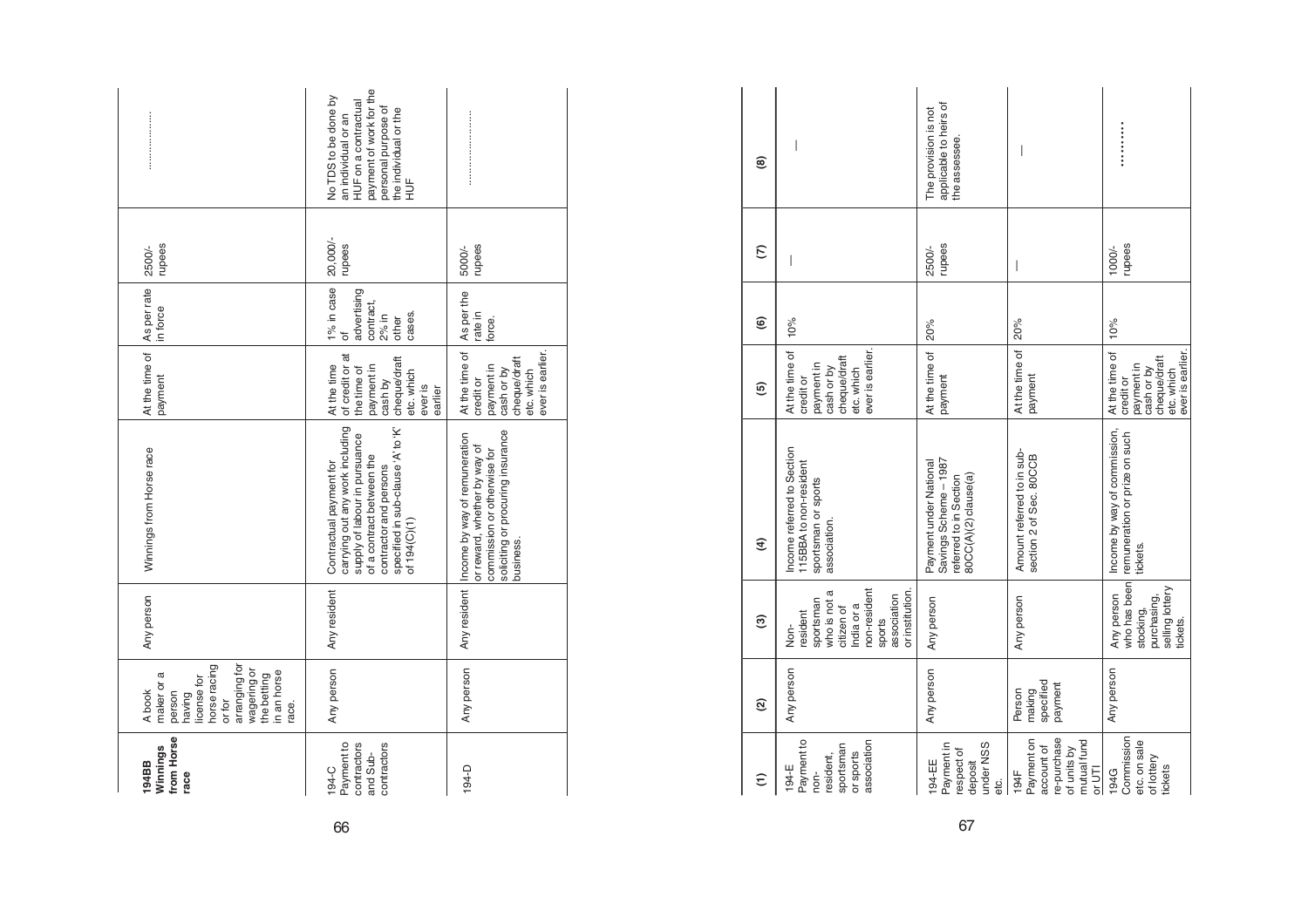| @                        | business or profession<br>ii) No TDS to be done<br>brokerage payable to<br>the PCO franchisees.<br>sales/gross receipts/<br>by BSNL or MTNL on<br>apply to an individual<br>or HUF whose total<br>i) The provision will<br>any commission or<br>turn over from<br>exceeds Rs.<br>40,00,000/- | The provision will apply<br>to an individual or HUF<br>over from business or<br>profession exceeds<br>gross receipts/turn<br>whose total sales/<br>Rs. 40,00,000/-                                                                                                              |
|--------------------------|----------------------------------------------------------------------------------------------------------------------------------------------------------------------------------------------------------------------------------------------------------------------------------------------|---------------------------------------------------------------------------------------------------------------------------------------------------------------------------------------------------------------------------------------------------------------------------------|
| $\epsilon$               | rupees<br>2500/-                                                                                                                                                                                                                                                                             | $1,20,000/-$<br>upees                                                                                                                                                                                                                                                           |
| $\widehat{\mathbf{e}}$   | 10%                                                                                                                                                                                                                                                                                          | case of land<br>individual or<br>individual or<br>payee is an<br>payee is an<br>use of land<br>machinery,<br>equipment<br>or building<br>where the<br>or building<br>where the<br>ii) 15% for<br>iii) 20% in<br>i) 10% for<br>plant or<br>use of<br>HU <sub>E</sub><br>HUF<br>H |
| 6                        | cheque/draft<br>At the time<br>payment in<br>of credit or<br>cash or by<br>etc. which<br>ever is<br>earlier.                                                                                                                                                                                 | cheque/draft<br>payment in<br>At the time<br>of credit or<br>cash or by<br>etc. which<br>ever is<br>earlier                                                                                                                                                                     |
| E                        | Commission or brokerage(not<br>being insurance commission<br>Any income by way of<br>referred in sec. 194D)                                                                                                                                                                                  | Income by way of rent                                                                                                                                                                                                                                                           |
| ම                        | Any resident                                                                                                                                                                                                                                                                                 | resident<br>Any                                                                                                                                                                                                                                                                 |
| $\widehat{\mathfrak{g}}$ | individual or<br>Any person<br>not being<br>HUF<br>H                                                                                                                                                                                                                                         | individual or<br>Any person<br>not being<br>$\frac{1}{2}$                                                                                                                                                                                                                       |
| ε                        | Commission<br>brokerage<br>194H                                                                                                                                                                                                                                                              | 194()<br>Rent                                                                                                                                                                                                                                                                   |

| ම             | apply to an individual or<br>HUF whose total sales/<br>for personal purposes<br>gross return/turn over<br>professional services<br>is not liable to deduct<br>profession expenses<br>making payment by<br>i) The provision will<br>individual or HUF<br>from business or<br>Rs. 40,00,000/-<br>ii) However an<br>way of fees for<br>ax at source. | No deduction is to be<br>paid on or after 2003.<br>amount credited or<br>made under this<br>section for any | No deduction to be<br>payment after<br>made for any<br>1.6.2000.                                                                                              |
|---------------|---------------------------------------------------------------------------------------------------------------------------------------------------------------------------------------------------------------------------------------------------------------------------------------------------------------------------------------------------|-------------------------------------------------------------------------------------------------------------|---------------------------------------------------------------------------------------------------------------------------------------------------------------|
| S             | 20,000/-<br>rupees                                                                                                                                                                                                                                                                                                                                | rupees<br>2500/-                                                                                            | 1,00,000/-<br>rupees                                                                                                                                          |
| ම             | 10%                                                                                                                                                                                                                                                                                                                                               | 10%                                                                                                         | 10%                                                                                                                                                           |
| ම             | cheque/draft<br>payment in<br>At the time<br>of credit or<br>cash or by<br>etc. which<br>ever is<br>earlier.                                                                                                                                                                                                                                      | At the time of<br>ever is earlier.<br>cheque/draft<br>payment in<br>etc. which<br>cash or by<br>creditor    | or draft or any<br>At the time of<br>or by cheque<br>which ever is<br>sum in cash<br>other mode<br>payment of<br>earlier.                                     |
| $\widehat{f}$ | any sum referred in clause (va)<br>technical services or royalty or<br>Fees for professional or<br>of Section 28                                                                                                                                                                                                                                  | fund specified U/s. 10(23) or<br>Income from units of mutual<br>units of UTI                                | compensation/consideration on<br>acquisition of a capital asset<br>compensation/enhanced<br>Sum being in nature of<br>account of compulsory<br>under any law. |
| ම             | Any resident                                                                                                                                                                                                                                                                                                                                      | Any resident                                                                                                | Any resident                                                                                                                                                  |
| Q             | Any person<br>individual<br>not being<br>or HUF                                                                                                                                                                                                                                                                                                   | mutual fund/<br>paymentin<br>respect of<br>making<br>units of<br>Entity<br>5                                | compensation<br>asset and<br>acquiring<br>Person<br>capital<br>paying                                                                                         |
| ε             | professional<br>or technical<br>services<br>Fees for<br>194 J                                                                                                                                                                                                                                                                                     | Income in<br>respect of<br>194 K<br>units                                                                   | compensation<br>Payment of<br>acquisition<br>of capital<br>asset<br>194L<br>δ                                                                                 |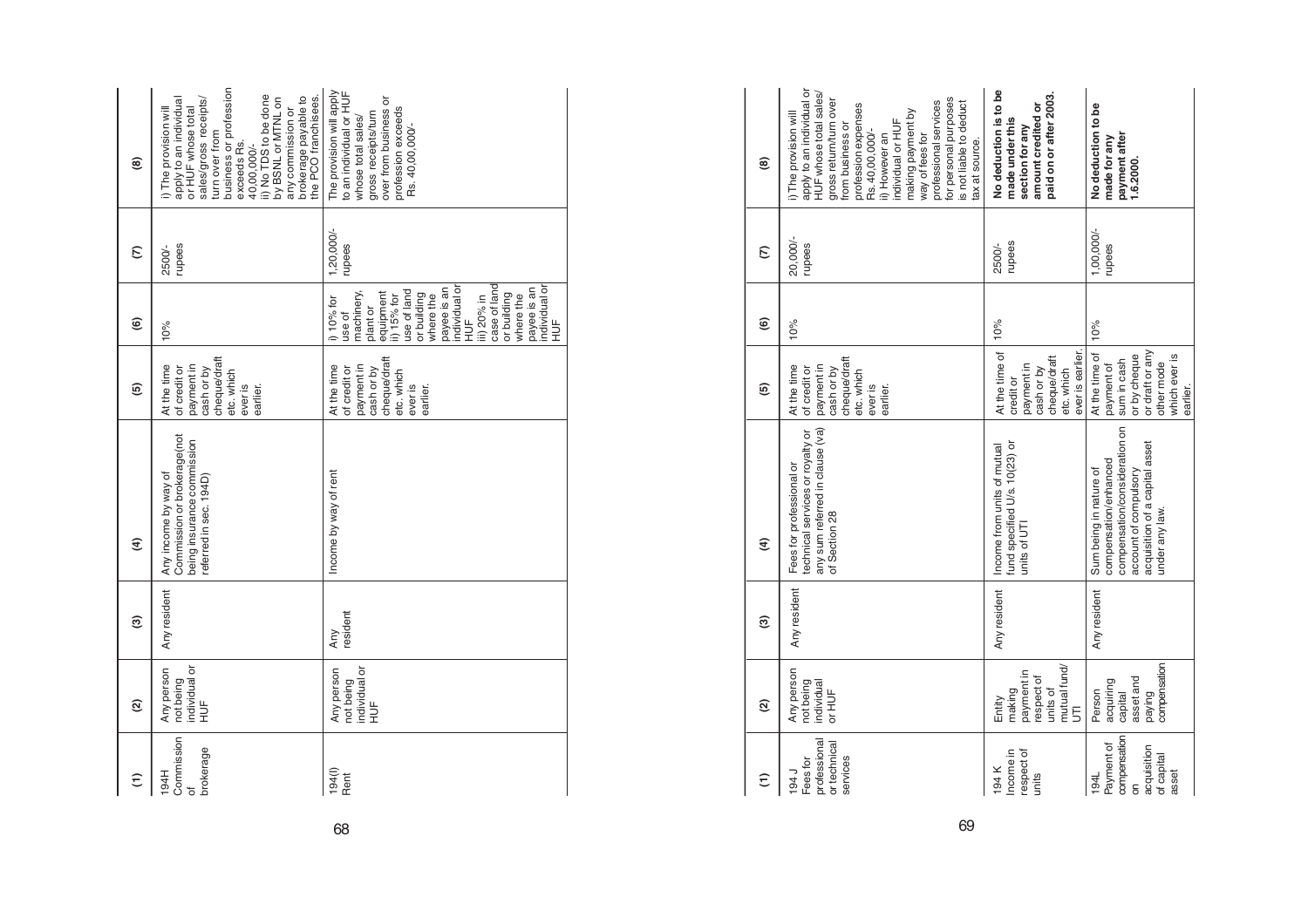| ම                |                                                                                                                                                                                            | No deduction is to be<br>payment after<br>made for any<br>1.4.2003.                                          | I                                                                                                                                            |
|------------------|--------------------------------------------------------------------------------------------------------------------------------------------------------------------------------------------|--------------------------------------------------------------------------------------------------------------|----------------------------------------------------------------------------------------------------------------------------------------------|
| E                | $1,000,000/-$<br>rupees                                                                                                                                                                    |                                                                                                              | $\bigg $                                                                                                                                     |
| ම                | 10%                                                                                                                                                                                        | 20%                                                                                                          | 10%                                                                                                                                          |
| ම                | ever is earlier.<br>At the time of<br>cheque/draft<br>payment in<br>cash or by<br>etc. which<br>credit or                                                                                  | cheque/draft<br>At the time<br>payment in<br>of credit or<br>cash or by<br>etc. which<br>ever is<br>earlier. | cheque/draft<br>At the time<br>paymentin<br>of credit or<br>cash or by<br>etc. which<br>ever is<br>earlier.                                  |
| $\widehat{f}$    | compensation or consideration<br>immovable property under any<br>for compulsory acquisition of<br>compensation of enhanced<br>law (other than agricultural<br>Payment in nature of<br>and) | Any income in respect of units<br>of mutual fund specified under<br>clause 23(D) of Section 10 or<br>5       | referred to in Section 115AB or<br>gains arising from transfer of<br>by way of long term capital<br>Income in respect of units<br>such units |
| ම                | Any resident                                                                                                                                                                               | company) or<br>resident(not<br>Any non-<br>a foreign<br>company<br>being a                                   | Off Shore<br>Fund                                                                                                                            |
| ହ                | compensation<br>property and<br>Any person<br>immovable<br>requiring<br>paying                                                                                                             | mutual fund<br>Any person<br>payment of<br>units of<br>making<br>or UTI                                      | heir transfer<br>ncome from<br>payment of<br>Any entity<br>TCG on<br>making<br>units or                                                      |
| $\widehat{\tau}$ | compensation<br>Payment of<br>acquisition<br>immovable<br>of certain<br>property.<br>194LA<br>δ                                                                                            | Income in<br>respect of<br>residents<br>units of<br>Non-<br>196A                                             | from Units<br>Income<br>196-B                                                                                                                |

| $\widehat{\epsilon}$                                 | ହ          | ම                                   | E                                                                                                                                                                      | ම                                                                                                              | $\widehat{\mathbf{e}}$ | $\epsilon$ | ම                                                                                            |
|------------------------------------------------------|------------|-------------------------------------|------------------------------------------------------------------------------------------------------------------------------------------------------------------------|----------------------------------------------------------------------------------------------------------------|------------------------|------------|----------------------------------------------------------------------------------------------|
| Income from<br>currency<br>foreign<br>196-C<br>bonds | Any person |                                     | dividend in respect of bonds or<br>Non-resident   Income by way of interest or<br>GDR referred to in Section<br>115AC or by way of LTCG<br>arising from their transfer | cheque/draft<br>At the time<br>payment in<br>cash or by<br>of credit or<br>etc. which<br>ever is<br>earlier.   | 10%                    |            | made in respect of any<br>dividend referred to in<br>No deduction is to be<br>Section 115A.  |
| Income of<br>Securities<br>Fils from<br>196-D        | Any person | nstitutional<br>Foreign<br>investor | clause a of Sub-section (1)of<br>securities referred to in<br>Income in respect of<br>Section 115AD                                                                    | At the time of   20%<br>ever is earlier.<br>cheque/draft<br>paymentin<br>cash or by<br>etc. which<br>credit or |                        |            | made in respect of any<br>dividend referred to in<br>No deduction is to be<br>Section 115-O. |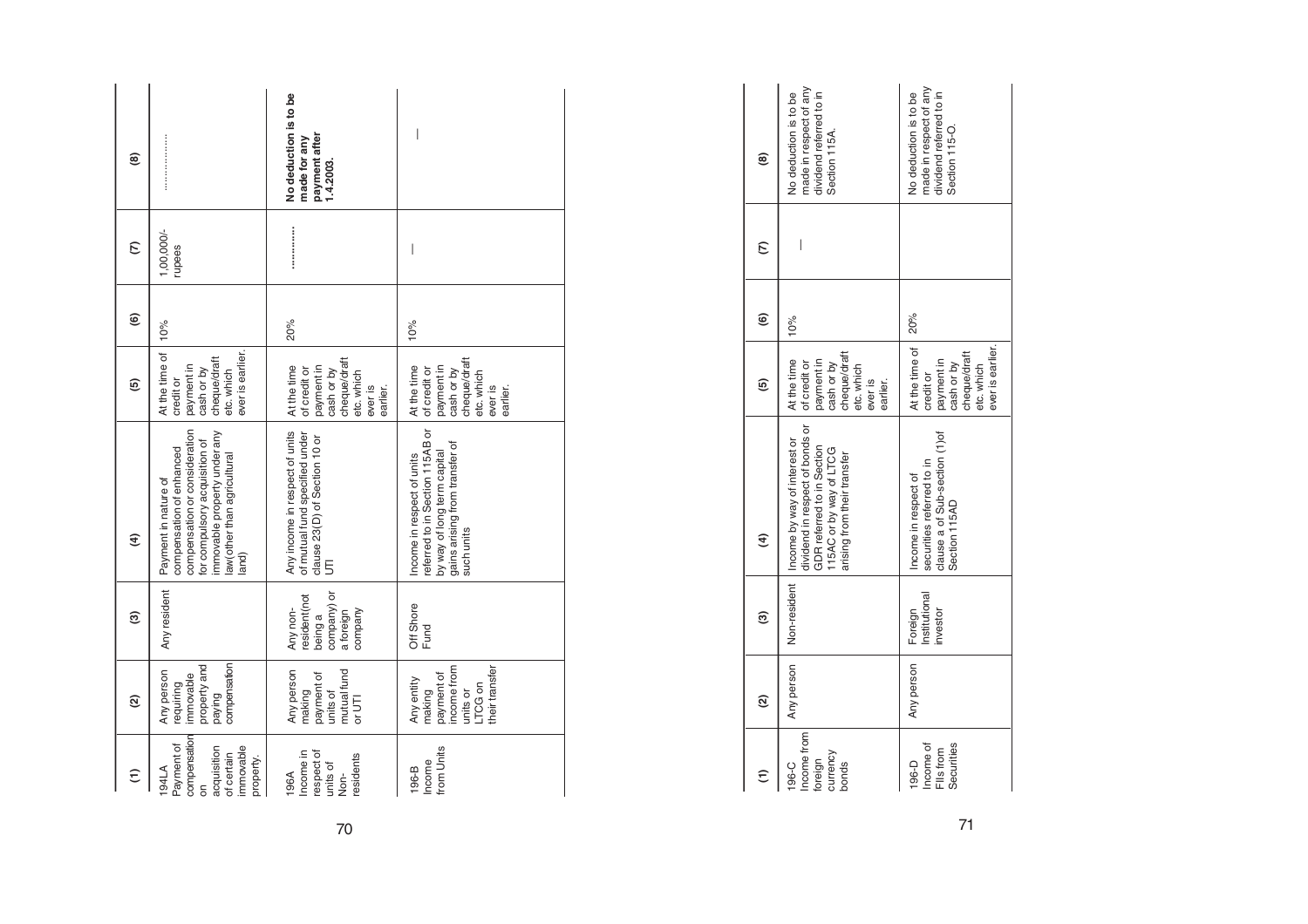#### **ANNEXURE –I**

# **RATES FOR DEDUCTION OF TAX AT SOURCE IN CERTAIN CASES**

In every case in which under the provisions of sections 193, 194, 194A, 194B, 194BB, 194D and 195 of the Income-tax Act, tax is to be deducted at the rates in force, deduction shall be made from the income subject to the deduction at the following rates:—

|    |      |                                                                                                                                                                                                                                   | Rate of<br>income-tax |
|----|------|-----------------------------------------------------------------------------------------------------------------------------------------------------------------------------------------------------------------------------------|-----------------------|
| 1. |      | In the case of a person other than a company-                                                                                                                                                                                     |                       |
|    |      | $(a)$ where the person is resident in India-                                                                                                                                                                                      |                       |
|    | (i)  | on income by way of interest other than "Interest on<br>securities"                                                                                                                                                               | 10 per cent;          |
|    | (ii) | on income by way of winnings from lotteries,<br>crossword puzzles, card games and other games of<br>any sort                                                                                                                      | 30 per cent;          |
|    |      | (iii) on income by way of winnings from horse races                                                                                                                                                                               | 30 per cent;          |
|    |      | $(iv)$ on income by way of insurance commission                                                                                                                                                                                   | 10 per cent;          |
|    |      | $(v)$ on income by way of interest payable on-                                                                                                                                                                                    | 10 per cent;          |
|    |      | (A) any debentures or securities other than a<br>security of the Central or State Government for<br>money issued by or on behalf of any local<br>authority or a corporation established by a<br>Central, State or Provincial Act; |                       |
|    |      | any debentures issued by a company where<br>(B)<br>such debentures are listed on a recognised<br>stock exchange in India in accordance with the                                                                                   |                       |

Securities Contracts (Regulation) Act, 1956 (42 of 1956) and any rules made thereunder

- (C) any security of the Central or State Government
- (vi) on any other income 20 per cent;
- ( b) where the person is not resident in India—

 $(i)$  in the case of a non-resident Indian-

- ( A) on any investment income 20 per cent;
- ( B) on income by way of long-term capital gains referred to in Section 115E 10 per cent;
	- (C) On income by way of short-term capital gains referred to in Section 111A 15 per cent;
	- (D) on other income by way of long-term capital gains [not being long-term capital gains referred to in clauses  $(33)$ ,  $(36)$  and  $(38)$  of Section 10] 20 per cent;
	- (E) on income by way of interest payable by Government or an Indian concern on moneys borrowed or debt incurred by Government or the Indian concern in foreign currency 20 per cent;
	- (F) On income by way of royalty payable by Government or an Indian concern in pursuance of an agreement made by it with the Government or the Indian concern where such royalty is in consideration for the transfer of all or any rights(including the granting of a licence) in respect of copyright in any book on a subject referred to in the first proviso to sub-section(1A) of section 115A of the Income-tax Act, to the Indian concern, or in respect of any computer software referred to in the second proviso to sub-section(1A) of section 115A of the Incometax Act, to a person resident in India-
	- (i) where the agreement is made on or after the  $1<sup>st</sup>$ day of June, 1997 but before the 1<sup>st</sup> day of June, 2005 20 per cent;
	- ii) where the agreement is made on or after the  $1<sup>st</sup>$ day of June, 2005 10 per cent;
	- (G) On income by way of royalty[not being royalty of the nature referred to in sub-item(B)(i)(F)]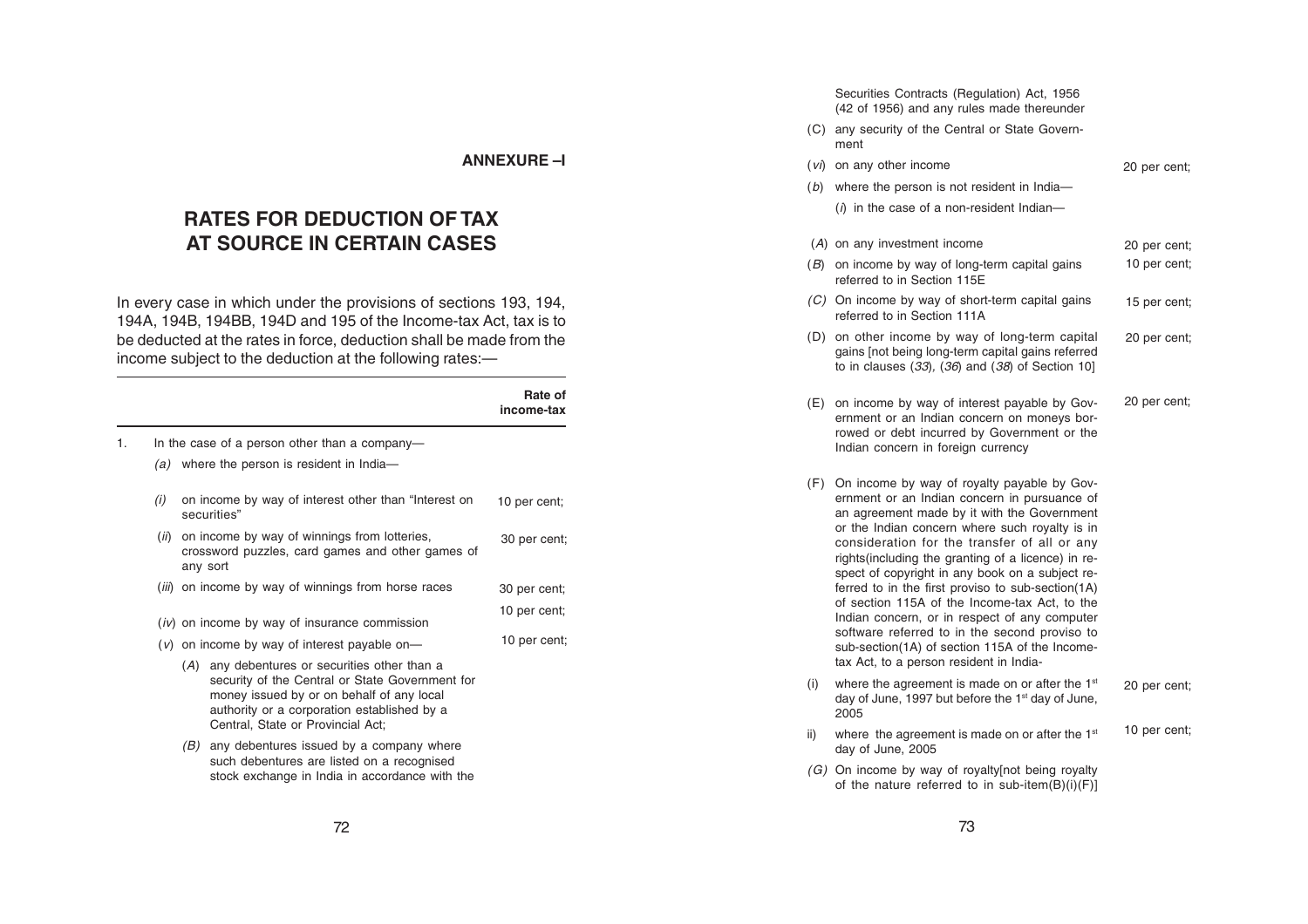payable by Government or an Indian concern in pursuance of an agreement made by it with the Government or the Indian concern and where such agreement is with an Indian concern, the agreement is approved by the Central Government or where it relates to a matter included in the Industrial policy, for the time being in force, of the Government of India, the agreement is in accordance with that policy-

(i) where the agreement is made on or after the  $1<sup>st</sup>$ day of June, 1997 but before the 1<sup>st</sup> day of June, 2005

20 per cent;

10 per cent;

30 per cent;

20 per cent;

- (ii) where the agreement is made on or after the 1st day of June, 2005
- (H) On income by way of fees for technical services payable by Government or an Indian concern in pursuance of an agreement made by it with the Government or the Indian concern and where such agreement is with an Indian concern, the agreement is approved by the Central Government or where it relates to a matter included in the industrial policy, for the time being in force, of the Government of India, the agreement is in accordance with that policy –
- where the agreement is made on or after the  $1<sup>st</sup>$  day of June, 1997 but before the 1<sup>st</sup> day of June, 2005 20 per cent;
- ii) where the agreement is made on or after the  $1<sup>st</sup>$  day of June, 2005. 10 per cent;
- (I) on income by way of winnings from lotteries, crossword puzzles, card games and other games of any sort 30 per cent;
- (J) on income by way of winnings from horse races 30 per cent;
- $(K)$  on the whole of the other income
- (ii) in the case of any other person-
- (A) on income by way of interest payable by Government or an Indian concern on moneys borrowed or debt incurred by Government or the Indian concern in foreign currency
- (B) On income by way of royalty payable by Government or an Indian concern in pursuance of an agreement made by it with the Government or the Indian concern where such royalty is in consideration for the transfer of all or any rights(including the granting

of a licence) in respect of copyright in any book on a subject referred to in the first proviso to sub-section(1A) of section 115A of the Income-tax Act, to the Indian concern, or in respect of any computer software referred to in the second proviso to sub-section(1A) of section 115A of the Income-tax Act, to a person resident in India-

- (i) where the agreement is made on or after the  $1<sup>st</sup>$  day of  $-$  20 per cent; June, 1997 but before the 1<sup>st</sup> day of June, 2005.
- (ii) where the agreement is made on or after the 1<sup>st</sup> day of 10 per cent; June, 2005.
- C) On income by way of royalty [not being royalty of the nature referred to in sub-item(b)(ii)(B)] payable by Government or an Indian concern in pursuance of an agreement made by it with the Government or the Indian concern and where such agreement is with an Indian concern, the agreement is approved by the Central Government or where it relates to a matter included in the industrial policy, for the time being in force, of the Government of India, the agreement is in accordance with that policy-
- (i) where the agreement is made on or after the 1<sup>st</sup> day of 20 per cent; June, 1997 but before the 1st day of June, 2005.
- (ii) where the agreement is made on or after the 1<sup>st</sup> day of 10 per cent; June, 2005
- (D) On income by way of fees for technical services payable by Government or an Indian concern in pursuance of an agreement made by it with the Government or the Indian concern and where such agreement is with an Indian concern, the agreement is approved by the Central Government or where it relates to a matter included in the industrial policy, for the time being in force, of the Government of India, the agreement is in accordance with that policy-
- (i) where the agreement is made on or after the 1st day of  $\,$  20 per cent; June, 1997 but before the 1<sup>st</sup> day of June, 2005.
- (ii) where the agreement is made on or after the  $1<sup>st</sup>$  day of June, 2005.' 10 per cent;
- (E) on income by way of winnings from lotteries, crossword puzzles, card games and other games of any sort 30 per cent;
- (F) on income by way of winnings from horse races 30 per cent;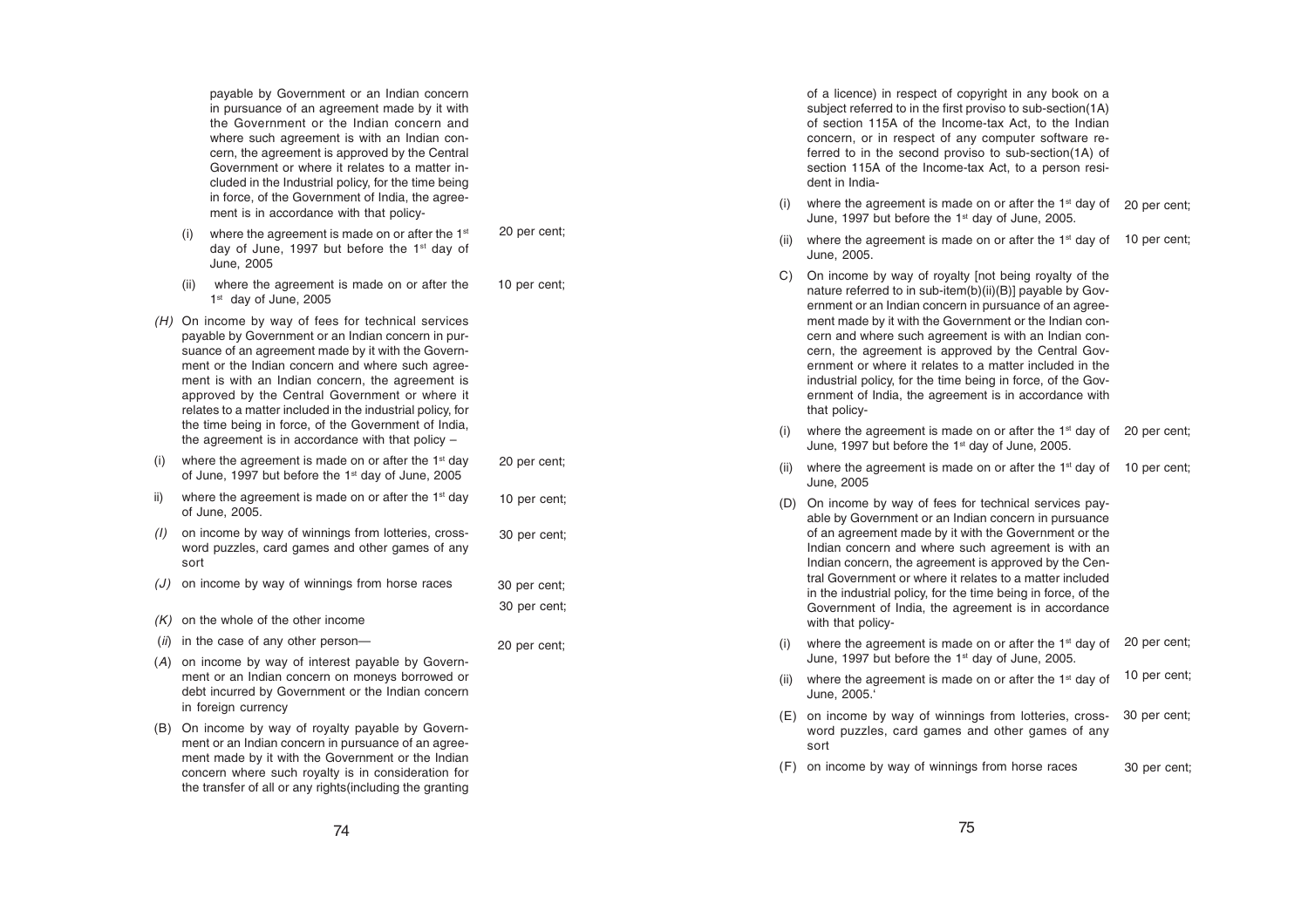- (G) On income by way of short-term capital gains referred 15 per cent; to in section 111A
- (H) on income by way of long-term capital gains [not being 20 per cent; long-term capital gains referred to in clauses (33),  $(36)$  and  $(38)$  of section 10]
- (I) on the whole of the other income 30 per cent;
- 2. In the case of a company—
	- (a) where the company is a domestic company-
	- $(i)$  on income by way of interest other than "Interest on securities" 20 per cent;
	- (ii) on income by way of winnings from lotteries crossword 30 per cent; puzzles, card games and other games of any sort
	- (iii) on income by way of winnings from horse races 20 per cent;
	- (iv) on any other income
- (b) where the company is not a domestic company—
	- $(i)$  on income by way of winnings from lotteries, crossword puzzles, card games and other games of any sort 30 per cent;
	- $(i)$  on income by way of winnings from horse races 30 per cent;
	- (iii) on income by way of interest payable by Government 20 per cent; or an Indian concern on moneys borrowed or debt incurred by Government or the Indian concern in foreign currency
	- (iv) on income by way of royalty payable by Government or an Indian concern in pursuance of an agreement made by it with the Government or the Indian concern after the 31st day of March, 1976 where such royalty is in consideration for the transfer of all or any rights (including the granting of a licence) in respect of copyright in any book on a subject referred to in the first proviso to sub-section (1A) of section 115A of the Income-tax Act, to the Indian concern, or in respect of any computer software referred to in the second proviso to sub-section (1A) of section 115A of the Income-tax Act, to a person resident in India—
	- ( A) where the agreement is made before the 1st day of 30 per cent; June, 1997
	- ( B) where the agreement is made on or after the 1st day of 20 per cent; June, 1997 but before the 1st day of June, 2005
	- ( C) where the agreement is made on or after the 1st day of 10 per cent; June, 2005
	- ( v) on income by way of royalty [not being royalty of the nature referred to in sub-item (b)(iv)] payable by Government or an Indian concern in pursuance of an agreement made by it with the Government or the Indian concern and where such agreement is with an Indian con-

cern, the agreement is approved by the Central Gov ernment or where it relates to a matter included in the industrial policy, for the time being in force, of the Gov ernment of India, the agreement is in accordance with that policy—

- ( A) where the agreement is made after the 31st day of 50 per cent; March, 1961 but before the 1st day of April, 1976
- (B) where the agreement is made after the 31st day of  $\,$  30 per cent; March, 1976 but before the 1st day of June, 1997
- (C) where the agreement is made on or after the 1st day of 20 per cent; June, 1997 but before the 1st day of June, 2005
- (D) where the agreement is made on or after the 1st day of  $\,$  10 per cent; June, 2005
- (vi) on income by way of fees for technical services payable by Government or an Indian concern in pursuance of an agreement made by it with the Government or the Indian concern and where such agreement is with an Indian concern, the agreement is approved by the Central Government or where it relates to a matter included in the industrial policy, for the time being in force, of the Government of India, the agreement is in accordance with that policy—
- ( A) where the agreement is made after the 29th day of 50 per cent; February, 1964 but before the 1st day of April, 1976
- $(B)$  where the agreement is made after the 31st day of  $30$  per cent; March, 1976 but before the 1st day of June, 1997
- (C) where the agreement is made on or after the 1st day of 20 per cent; June, 1997 but before the 1st day of June, 2005
- (D) where the agreement is made on or after the 1st day of 10 per cent; June, 2005
- (vii) On income by way of short-term capital gains referred 15 per cent; to in section 111A
- (viii)on income by way of long-term capital gains [not being 20 per cent; long-term capital gains referred to in clauses (33), (36) and (38) of section 10] 40 per cent;
- $(ix)$  on any other income

Explanation.—For the purpose of item  $1(b)(i)$  of this Part, "investment income" and "non-resident Indian" shall have the meanings assigned to them in Chapter XII-A of the Income-tax Act.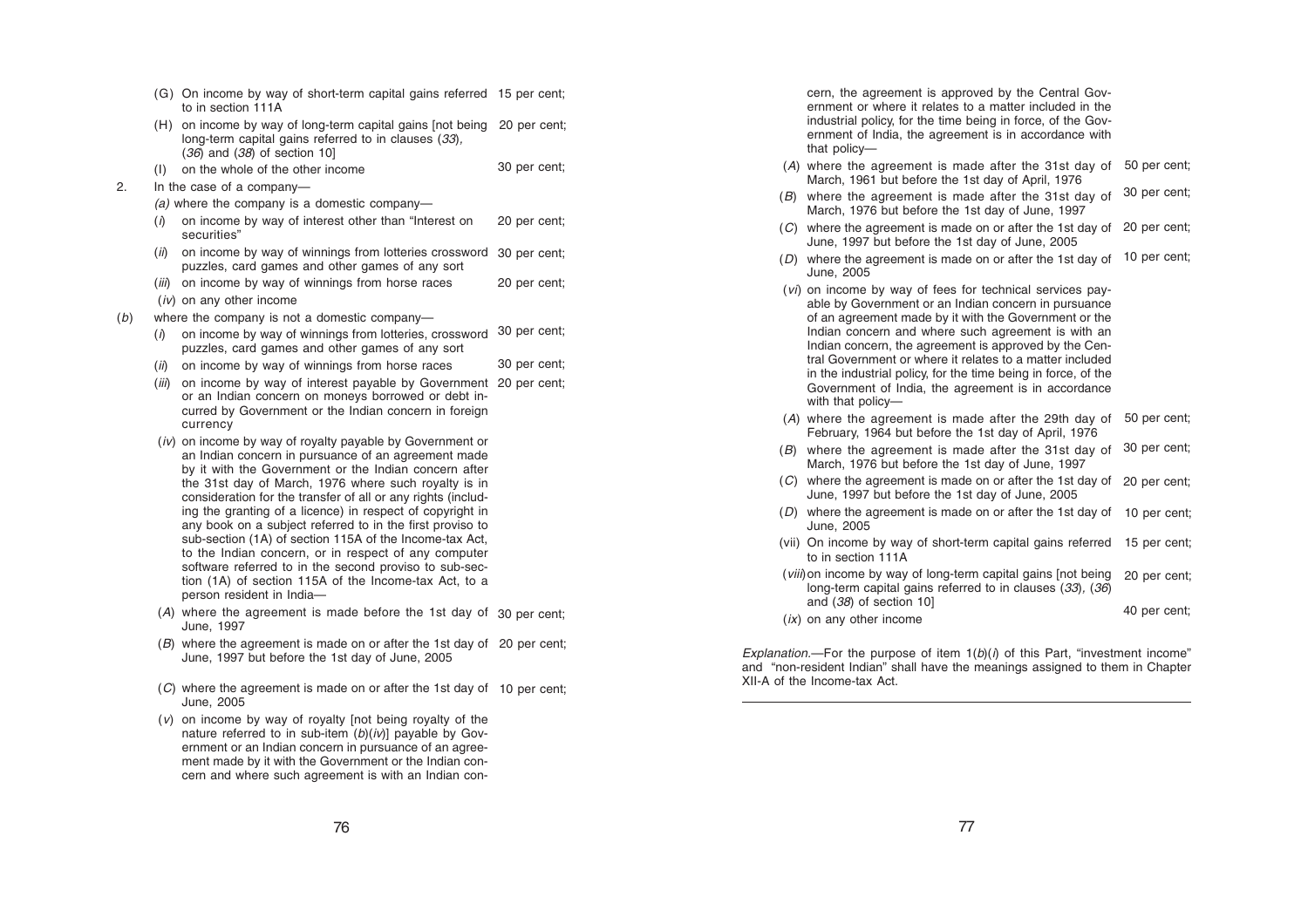#### **ANNEXURE - 2**

### **Surcharge on income-tax**

The amount of income-tax deducted in accordance with the provisions of-

- (A) item 1 of this Part, shall be increased by a surcharge, for purposes of the Union, calculated, -
	- (i) in the case of every individual, Hindu undivided family, association of persons and body of individuals, whether incorporated or not, at the rate of ten per cent of such tax where the income or the aggregate of such income paid or likely to be paid and subject to the deduction exceeds ten lakh rupees;
	- (ii) in the case of every artificial juridical person referred to in subclause (vii) of clause (31) of section 2 of the Income-tax Act, at the rate of ten per cent of such tax;
	- (iii) in the case of every firm at the rate of ten per cent of such tax where the income or the aggregate of such incomes paid or likely to be paid and subject to the deduction exceeds one crore rupees;
- (B) item 2 of this Part, shall be increased by a surcharge, for purposes of the Union, calculated -
	- (i) in the case of every domestic company at the rate of ten per cent of such income-tax where the income or the aggregate of such incomes paid or likely to be paid and subject to the deduction exceeds one crore rupees;
	- (ii) in the case of every company other than a domestic company at the rate of two and one-half per cent of such income-tax where the income or the aggregate of such incomes paid or likely to be paid and subject to the deduction exceeds one crore rupees.

## **Prescribed returns regarding tax deducted at source Under section 206**

Every person, being a person responsible for deducting tax under Chapter XVII-B shall, in respect of a previous year, deliver or cause to be delivered to the Assessing Officer referred to in rule 36, the returns mentioned in column (1) of the Table below in Form No. specified in the corresponding entry in column (2) of the said Table by the end of the month falling in the financial year immediately following the previous year as specified in the corresponding entry in column (3) of the said Table .

**However w.e.f.30.6.2005 the returns referred in rules 37 &rule 37A is required to be furnished to the Director General of Income tax (Systems) or the Person or the agency authorized by him.**

The authorized agency for the aforesaid purpose is M/s NSDL.

**Prescribed returns regarding tax deducted at source under section 206.**

#### **TABLE**

| SI. No. | <b>Nature of returns</b>                                                                                                                                                                                                                                                                                                                                                                                                                                                                                                                                                                                           | Form No. | <b>Month</b> |
|---------|--------------------------------------------------------------------------------------------------------------------------------------------------------------------------------------------------------------------------------------------------------------------------------------------------------------------------------------------------------------------------------------------------------------------------------------------------------------------------------------------------------------------------------------------------------------------------------------------------------------------|----------|--------------|
|         | (1)                                                                                                                                                                                                                                                                                                                                                                                                                                                                                                                                                                                                                | (2)      | (3)          |
| 1.      | Annual return of deduction of tax under section<br>192 from "Salaries"                                                                                                                                                                                                                                                                                                                                                                                                                                                                                                                                             | 24       | June         |
| 2.      | Annual return of deduction of tax under section<br>193 from "Interest on securities", under section<br>194 from "Dividends", under section 194A from<br>"Interest other than interest on securities", un-<br>der section 194B from "Winnings from lotteries<br>or crossword puzzles", under section 194BB<br>from "Winnings from horse races", under sec-<br>tion 194C from "Payments to any contractor or<br>sub-contractor", under section 194D from "In-<br>surance commission", under section 194EE from<br>"Payments in respect of deposits under the Na-<br>tional Savings Scheme, etc.", under section 194F | 26       | June         |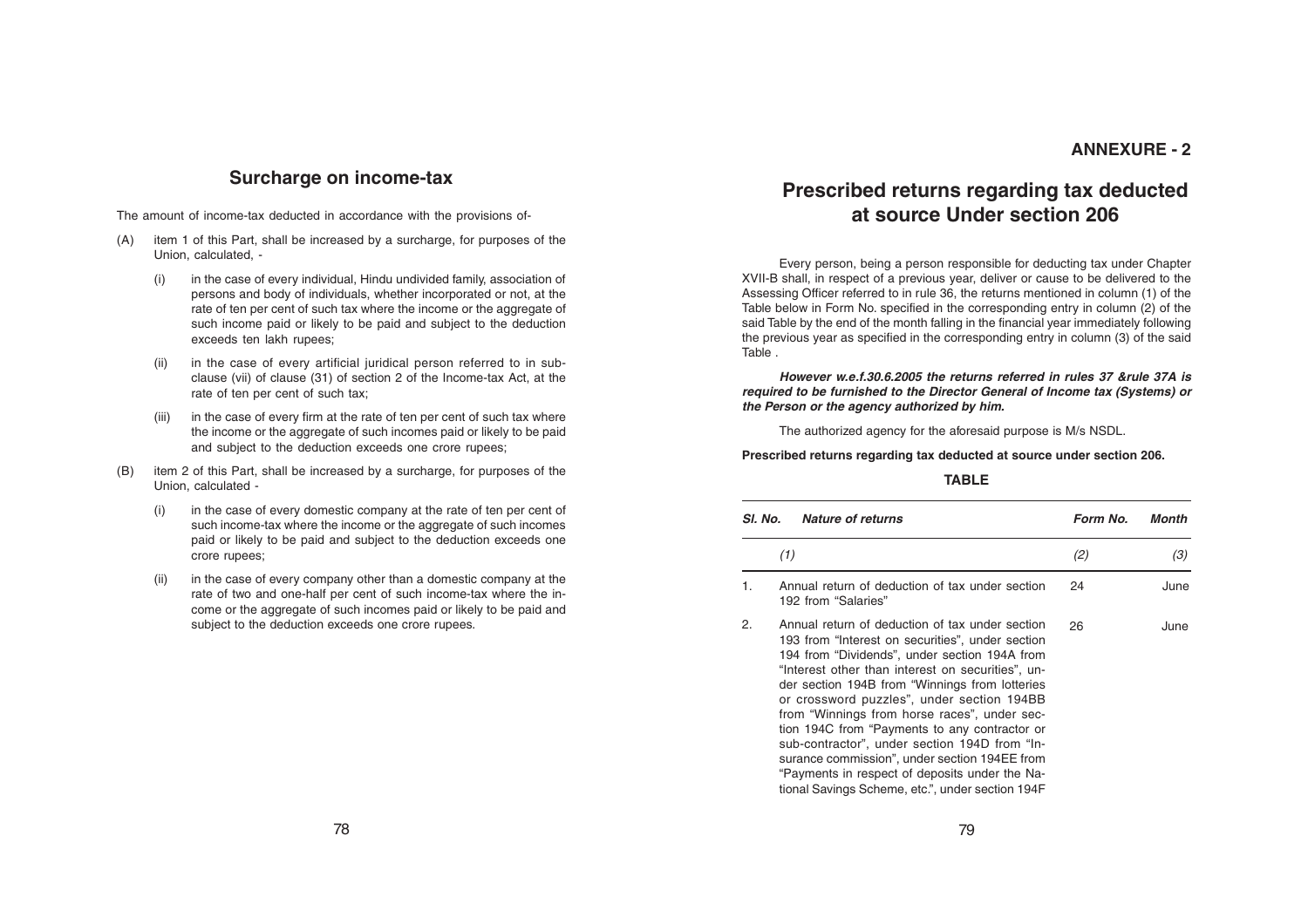from "Payments on account of repurchase of units by Mutual Fund or Unit Trust of India", under section 194G from "Commission, etc., on sale of lottery tickets", under section 194H from "Commission or brokerage", under section 194-I from "Rent", under section 194J from "Fees for professional or technical services" under section 194K from "Income in respect of units" and under section 194LA from "Payment of compensation on acquisition of certain immovable property".

- 3. Quarterly statement for tax deducted at source Form 24Q Quarterly from "Salaries"
- 4. Quarterly statement of tax deducted at source in Form 26Q Quarterly respect of all payments other than "Salaries"
- 5. Quarterly statement of deduction of tax from inter-Form 27Q Quarterly est, dividend or any other sum payable to nonresidents
- 6. Quarterly Statement of TCS Form 27EQ Quarterly
- 7. Forms for furnishing information with the statement Form 27A of deduction / collection of tax at source filed on and 27B computer media

Rule 37A prescribes return (Form No.27Q) of tax deducted from payment to Non Residents. It is to be submitted within fourteen days from the end of the quarter to the Director General of Income tax (Systems) or the Person or the agency authorized by him.

 However where the income is credited by a person to the account of the payee, as on the date up to which the accounts of such person are made, the statement in Form No. 27Q is required to be sent within fourteen days after the expiry of two months from the month in which income is so credited.

The income referred above is income by way of interest on securities referred to in section 193 or the payment to non-resident sportsmen or sports associations referred to in section 194E or the interest or any other sum referred to in section 195 or the income of a foreign company referred to in sub-section (2) of section 196A or the income from units referred to in section 196B or the income from foreign currency bonds or shares of an Indian company referred to in section 196C or the income of Foreign Institutional Investors from securities referred to in section 196D.

## **List of Forms**

| FORM No. 13        | Application by a person for a certificate under Section 197<br>and/or 206C(9) of the Income-tax Act, 1961 for no deduction/<br>collection of tax or deduction/collection of tax at a lower rate.                                                                   |
|--------------------|--------------------------------------------------------------------------------------------------------------------------------------------------------------------------------------------------------------------------------------------------------------------|
| FORM No. 15C       | Application by a banking company for a certificate under<br>Section 195(3) of the Income-tax Act, 1961 for receipt of<br>interest and other sums without deduction of tax.                                                                                         |
| FORM No. 15D       | Application by a person other than a banking company for a<br>certificate under Section 195(3) of the Income-tax Act, 1961,<br>for receipt of sums other than interest and dividend without<br>deduction of tax.                                                   |
| FORM No. 15G       | Declaration under Sub-sections (I) and (IA) of Section 197A<br>of the Income-tax Act, 1961 to be made by an individual or a<br>person (not being Company or a firm) claiming certain receipt<br>without deduction of tax.                                          |
| FORM No. 15H       | Declaration under Sub Section (1C) of 197A of the Income-<br>tax Act, 1961, to be made by an individual who is of the age of<br>65 years or more claiming certain receipts without deduction<br>of tax                                                             |
| <b>FORM No.15I</b> | Declaration for non deduction of tax at source to be furnished<br>to contractor under the second proviso to clause I of sub<br>section 3 of section 194C by sub-contractor not owning more<br>than two heavy goods carriage / trucks during the financial<br>year. |
| <b>FORM No.15J</b> | Particulars to be furnished by the contractor under the third<br>proviso to clause I of sub section 3 of section 194C.                                                                                                                                             |
| FORM No. 16        | Certificate under Section 203 of the Income-tax Act, 1961 for<br>tax deducted at source from income chargeable under the head<br>"Salaries".                                                                                                                       |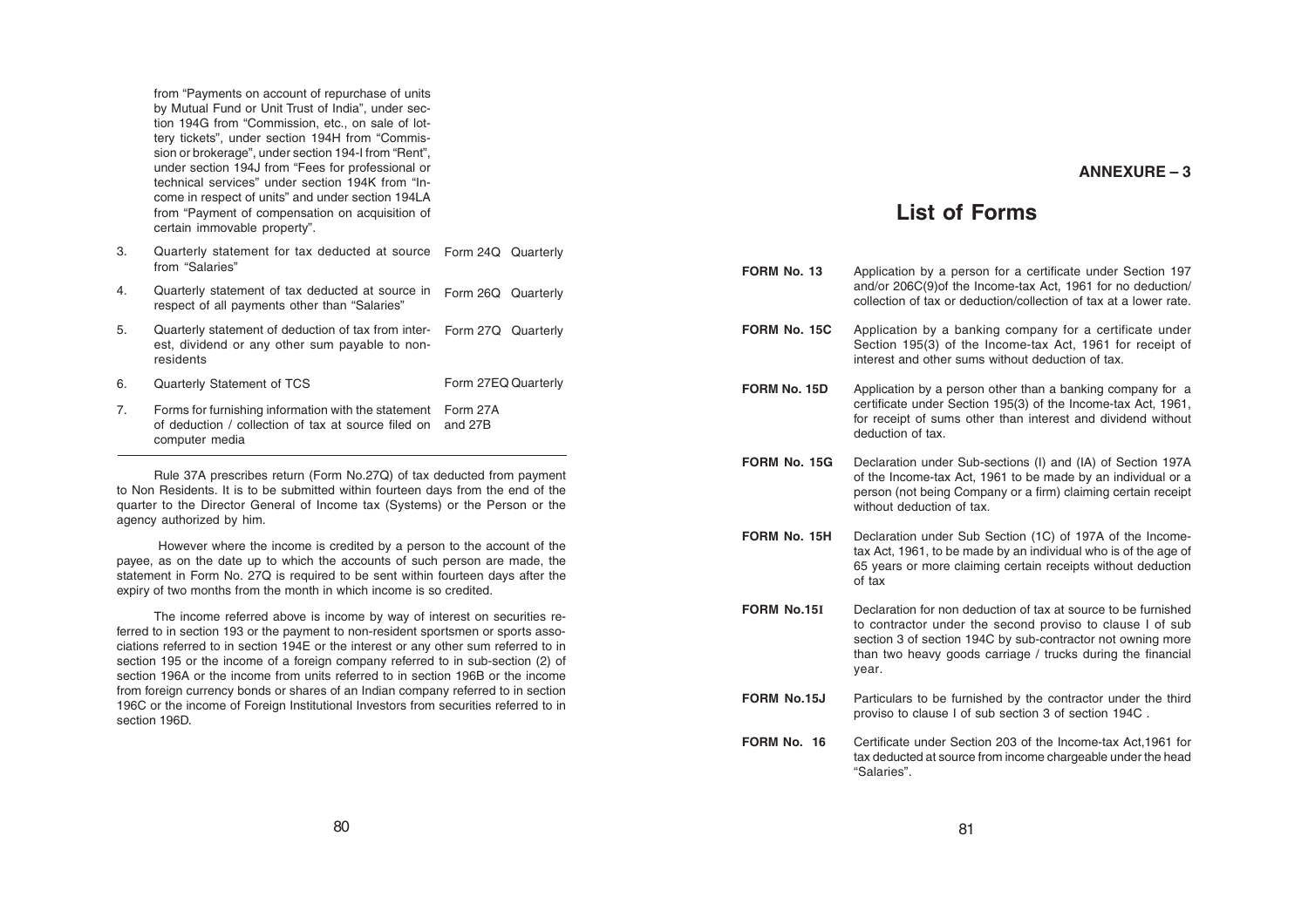| FORM No. 16A | Certificate of deduction of tax at source under Section 203 of |
|--------------|----------------------------------------------------------------|
|              | the Income-tax Act, 1961.                                      |

- **FORM No. 16AA** Certificate of deduction of tax at source from income chargeable under the head "Salaries" cum return of income.
- **FORM No. 24** Annual return of deduction of tax at source from income chargeable under the head "Salaries" under Section 206 of the Income-tax Act,1961 for the financial year ending 31st March…
- **FORM NO. 24Q** Quarterly statement of TDS for Salaries under Sub section 3 of Section 200.
- **FORM No. 26Q** Quarterly statement of deduction of tax u/s 200(3) in respect of payments other than head salary for the quarter ended June/ September / December /March
- **FORM No. 26** Annual return of deduction of tax in respect of all payments "other than salaries" under Section 206 of the Income-tax Act,1961 for the financial year ending 31st March .
- **FORM No. 26AS** Annual tax statement u/s 203AA
- **FORM No. 26QA** Particulars required to be maintained for furnishing quarterly returns u/s 206A
- **FORM No.26QAA** Quarterly returns u/s 206A for the quarter ended June/ September / December /March.
- **FORM No. 27A** Form for furnishing information with the statement of deduction / collection of tax at source filed on computer media for the period (from —to —)
- **FORM No. 27B** Form for furnishing information with the statement of collection of tax at source filed on computer media for the period ending ( ———)
- **FORM No. 27C** Declaration under sub-section (1A) of section 206C to be made by a buyer for obtaining goods without collection of tax .
- **FORM No. 27D** Certificate of collection of tax at source under sub-section (5) of section 206C of the Income-tax Act, 1961.
- **FORM No. 27E** Annual return of collection of tax under Section 206C in respect of collection of tax for the period ending ( ———)
- **FORM No. 27EQ** Quarterly statement of collection of tax at source u/s 206C for the quarter ended June/ September / December /March
- **FORM No. 27Q** Quarterly statement of deduction of tax u/s 200(3) in respect of payments other than salary made to non residents for the quarter ended June/ September / December /March .
- **FORM No. 49B** Application for allotment of TAN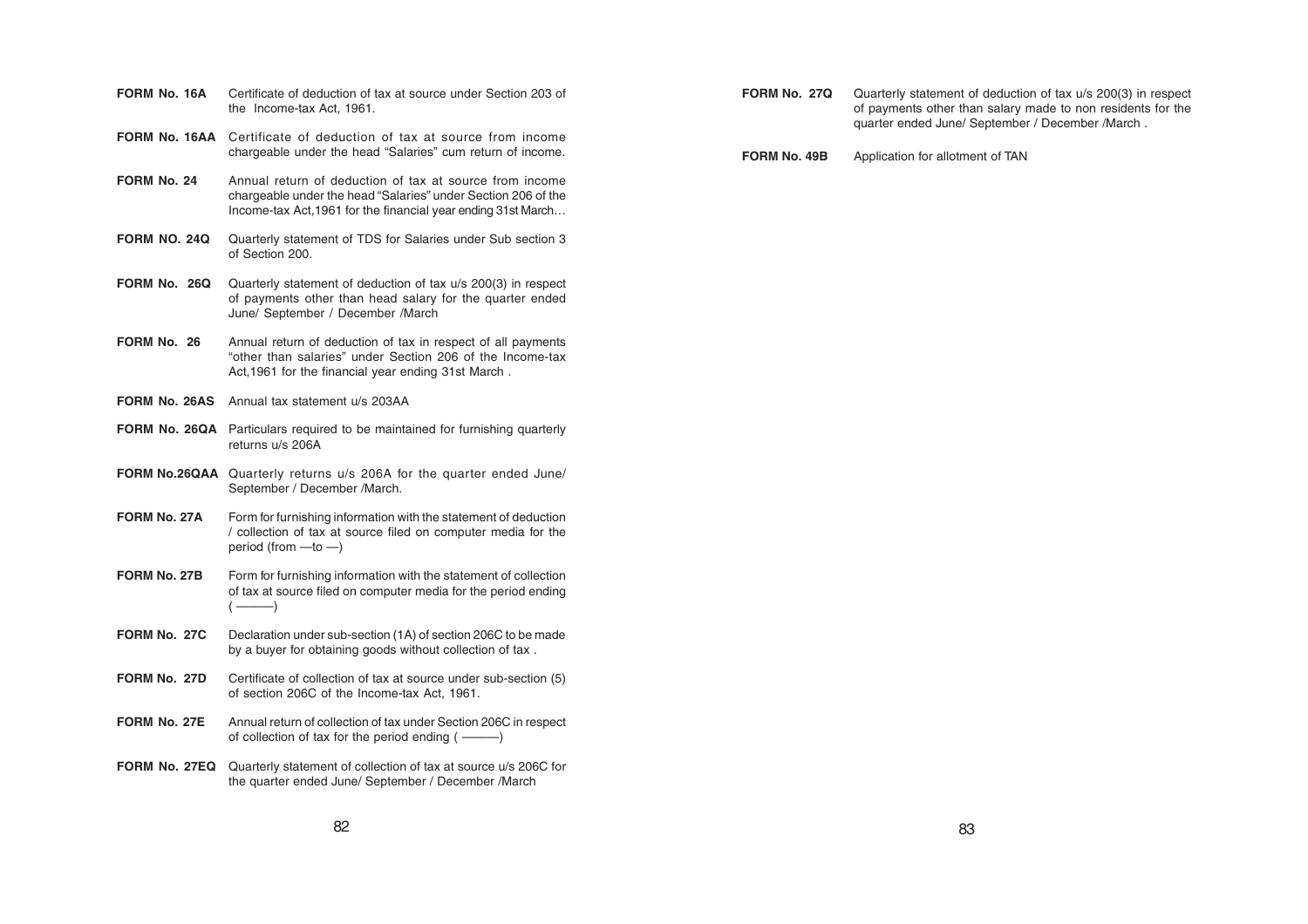#### **ANNEXURE - 4**

## **Important Circulars & Notifications**

- **(1) Circular No. 4/2008 dt. 29.4.2008** Clarification regarding non deduction of tax on Service Tax component of rental income.
- **(2) Notification No. 34/2008 dt. 13.3.2008 of CBDT.** This notification has introduced mandatory e payment of Taxes for deductors which are corporate assesses and those assessees to whom provisions of sec. 44AB of the I.T. Act are applicable.
- **(3) Notification No. 238/2007 dated 30.8.2007 of CBDT;** The scope of mandatory filing of e-TDS returns has been expanded to include certain additional categories of deductors.
- **(4) Circular No. 2/2007 dt. 21.5.2007.** The deductors may at their option, in respect of the tax to be deducted at source from income chargeable under the head Salaries, use their digital signatures to authenticate the certificates of deduction of tax at source in form No. 16.
- **(5) Notification No. 928E dt. 30.6.2005 of CBDT.** Regarding quarterly statements of TDS and amendment in Form 16
- **(6) Notification No. S.O. 974(e)dt. 26.08.2003**. Regarding filing of annual TDS return in electronic form with the e-TDS intermediary .
- **(7) Circular No. 749 dt. 27-12-1998** Clarification regarding certificate for deduction of tax made by Central Govt. departments who are making payments by book adjustments.
- **(8) Circular No. 767 dated 22.5.1998 of CBDT** Circular No. 759 dated 18.11.97 on the subject - Remittance to a non-resident - deduction of tax at **source** - Submission of No objection Certificate - dispensing with clarifications.
- **(9) Circular No. 769 dated 6.8.1998** : Procedure for refund of tax deducted at source u/s. 195

**(10) Circular No. 766 dated 24.4.1998** Deduction of tax at source u/s. 194-J-Payments by foreign companies and law firms to residents in India-Discontinuance of the requirement of sending quarterly statements.

- **(11) Circular No. 761 dt. 13-1-1998** Issue of TDS certificate to person's by all branches of banks.
- **(12) Circular No. 759 dated 18.11.1997** Remittance to a non-resident-deduction of tax at source - Submission of No Objection Certificate -dispensing with.
- **(13) Circular No. 749 dt. 27.12.1996** TDS certificates issued by Central Government Departments should be accepted by Assessing Officer if they indicate that credit has been afforded to the Income Tax Department by book adjustment and, the date of such book adjustment is indicated therein.
- **(14) Circular No. 597 dt. 27-3-1996 -** Issue of TDS certificate and prescribed form thereof, regarding
- **(15) Circular No. 707 dt. 11-7-1995 -** Refunds due to non-resident employees after their departure from India.
- **(16) Circular No. 713, dated 2.2.1995** The provisions of Section 194C do not apply to the payments made to the airlines or the travel agents for purchase of tickets for air travel of individuals.
- **(17) Circular No. 714 dated 3.8.1995** Regarding the scope and meaning of the term '**advertising'** used in Section 194C(1)
- **(18) Circular No. 718 dt. 22.8.1995** Warehousing charges will be subject to deduction of tax under Section 194-I
- **(19) Circular No. 699 dated 30.1.1995** No requirement to deduct Income-tax at source on income by way of 'rent',if the payee is the Government.
- **(20) Circular No. 681, dated 8.3.1994** Materials contracts in the context of Section 194C.
- **(21) Circular No. 647 dated 22.3.1993** Section 194A of the Income-tax Act,1961 Deduction of Tax at source - interest other than "Interest on Securities".
- **(22) Circular No. 643 dated 22.1.1993** Deduction of tax at source from interest on cumulative deposits/debentures/bonds.
- **(23) Circular No. 640 dt. 26-11-1992** Guideline for the purpose of Sec. 10(10c) of the Income tax Act. Clarification of the queries regarding.
- **(24) Circular No. 619 dated 4.12.1991 : F.No. 275/163/91-IT(B)** Section 194H of Income-tax Act-Deduction of tax at source from payments made by way of commission(other than insurance commission) or brokerage.
- **(25) Circular No. 618 dated 22.11.1991 F.No. 275/160/91-IT(B)** Deduction of tax at source from withdrawls of deposits made in the National Savings Scheme - Section 194EE of the Income-tax Act, 1961.
- **(26) Circular No. 597 dt. 27-3-96 -** Issue of TDS certificate and prescribed form thereof, regarding.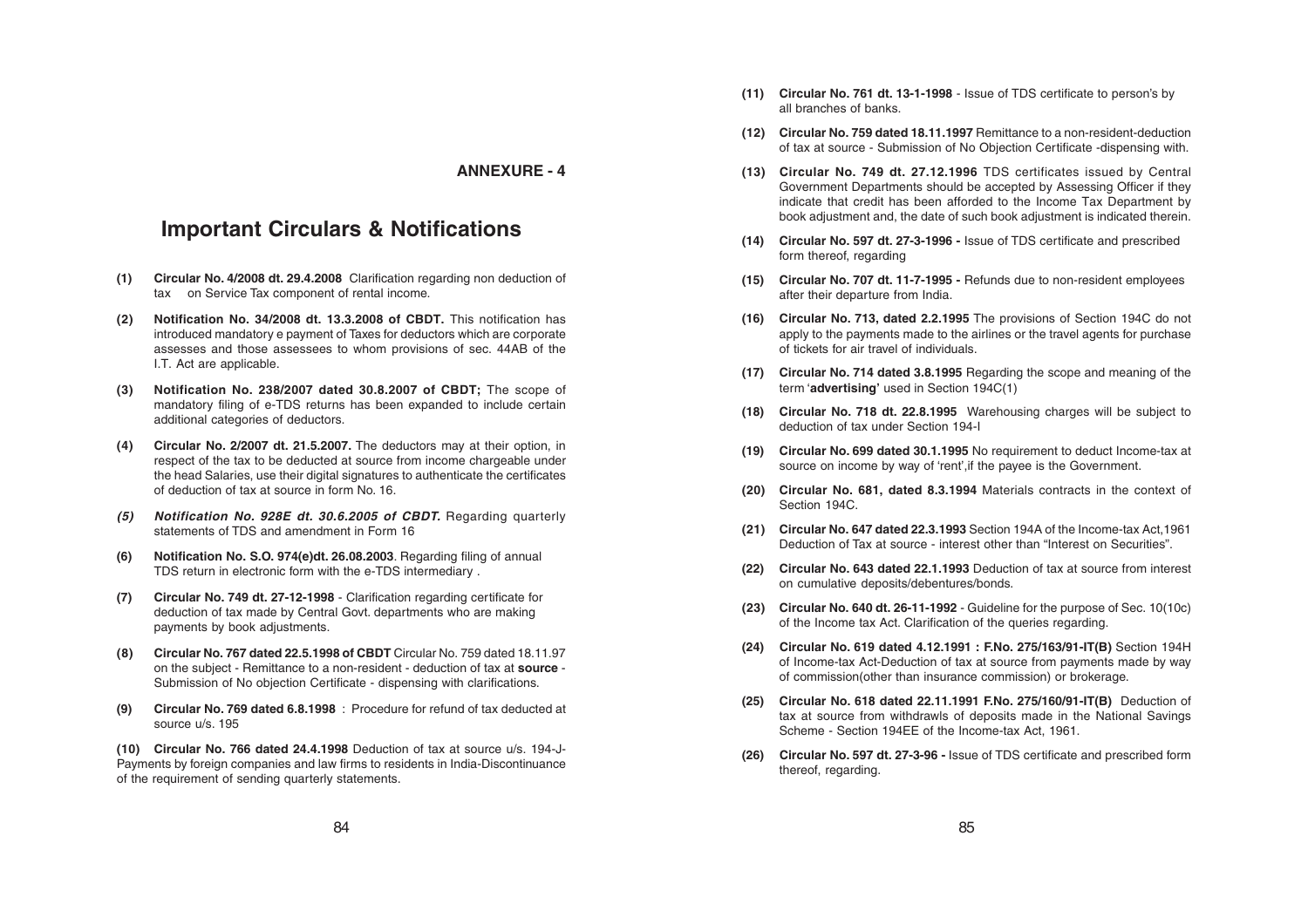- **(27) Circular No. 586 dt. 28-2-1990** Members of crew of foreign going Indian ship, liability to income tax in India and deduction of tax at source clarification regarding.
- **(28) Circular No. 306 dt. 19-6-1981** Place of payment of direct tax etc.
- **(29) Circular No. 292 dt. 5-2-1981** Challan forms for payment of Income tax deducted at source clarification regarding use of 4th counterfoil.
- **(30) Circular No. 285 dt. 21-10-1980** Procedure for regulating refund of amounts paid in excess of tax deducted and/or deductible.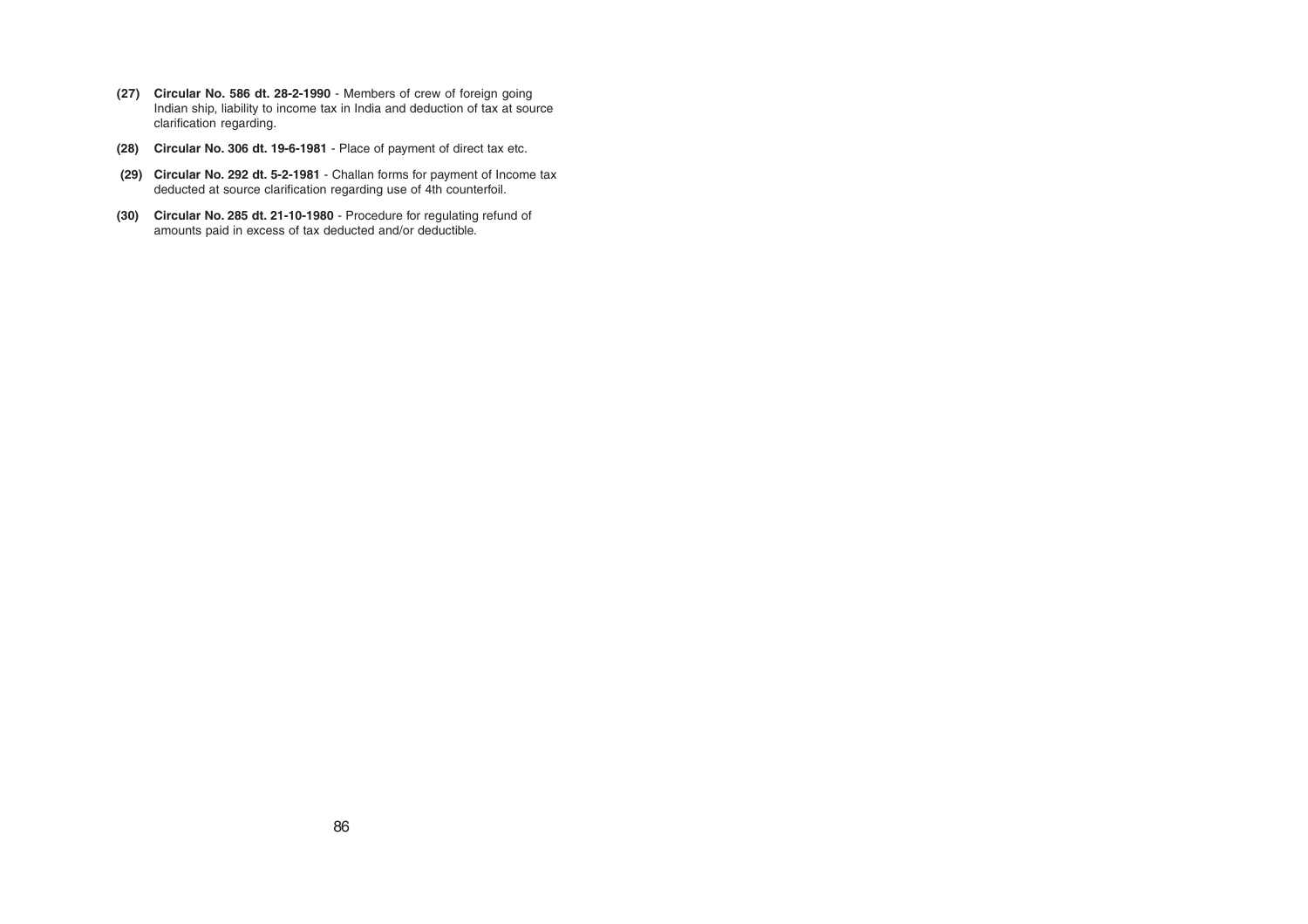**Tax Payers Information Series - 28**

**TAX DEDUCTION AT SOURCE (TDS) OTHER THAN SALARIES**

**Tax Payers Information Series - 28**

**TAX DEDUCTION AT SOURCE (TDS) OTHER THAN SALARIES**



**Income Tax Department Directorate of Income Tax (PR, PP & OL) Mayur Bhawan, New Delhi-110001**



**Income Tax Department Directorate of Income Tax (PR, PP & OL) Mayur Bhawan, New Delhi-110001**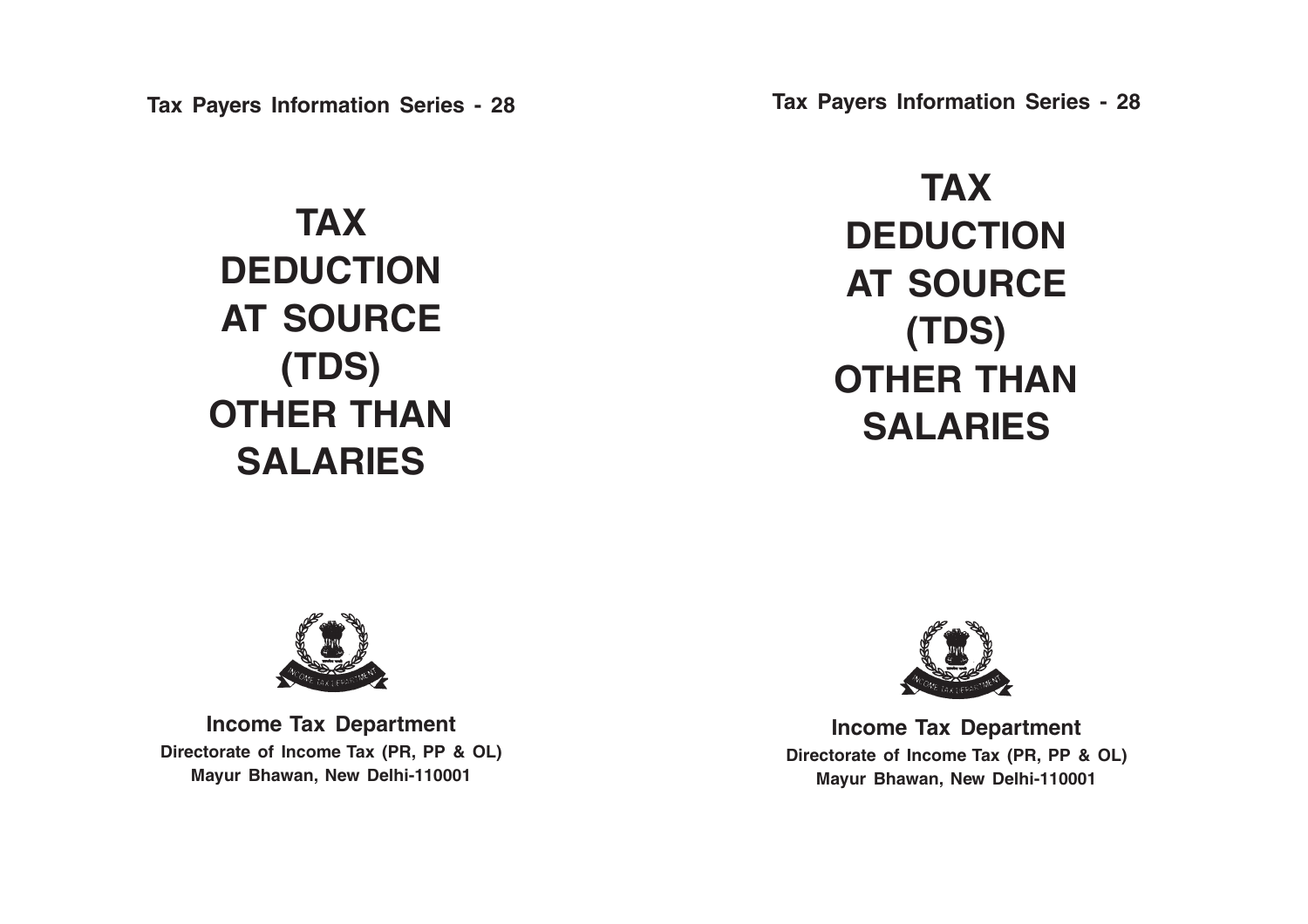This booklet should not be construed as an exhaustive statement of the Law. In case of doubt, reference should always be made to the relevant provisions of the Direct Tax Laws and Rules and where necessary, notifications issued from time to time

## **PREFACE**

The provisions of the Income Tax act relating to '**Tax Deduction at source (TDS) Other than Salaries'** are of immense importance in the present scenario when TDS collections account for almost 30% of total collection of Direct Taxes.

The Income Tax Act provides for penalty and prosecution for any default in respect of deduction of TDS or deposit of the deducted amount in the Government Account. Thus the Tax Deductors need to be well conversant with the provisions relating to the Tax Deduction at Source as provided in Sections 193 to 198 of the Income Tax Act. This booklet under the TPI Series is an attempt to put forth the various provisions on the subject in a lucid yet precise manner.

This book has been authored by Shri Madhukar Bhagat, Deputy Secretary (ITJ), CBDT, New Delhi, who has explained the provisions in a very simple language. We are grateful to Shri Bhagat for updataing the booklet. I am sure that this volume will be appreciated and widely used by the general public.

Any suggestion for its further improvement will always be welcome.

Amilatch &

New Delhi (Amitabh Kumar) Dated : July 4th, 2008 Director of Income Tax (PR, PP & OL)